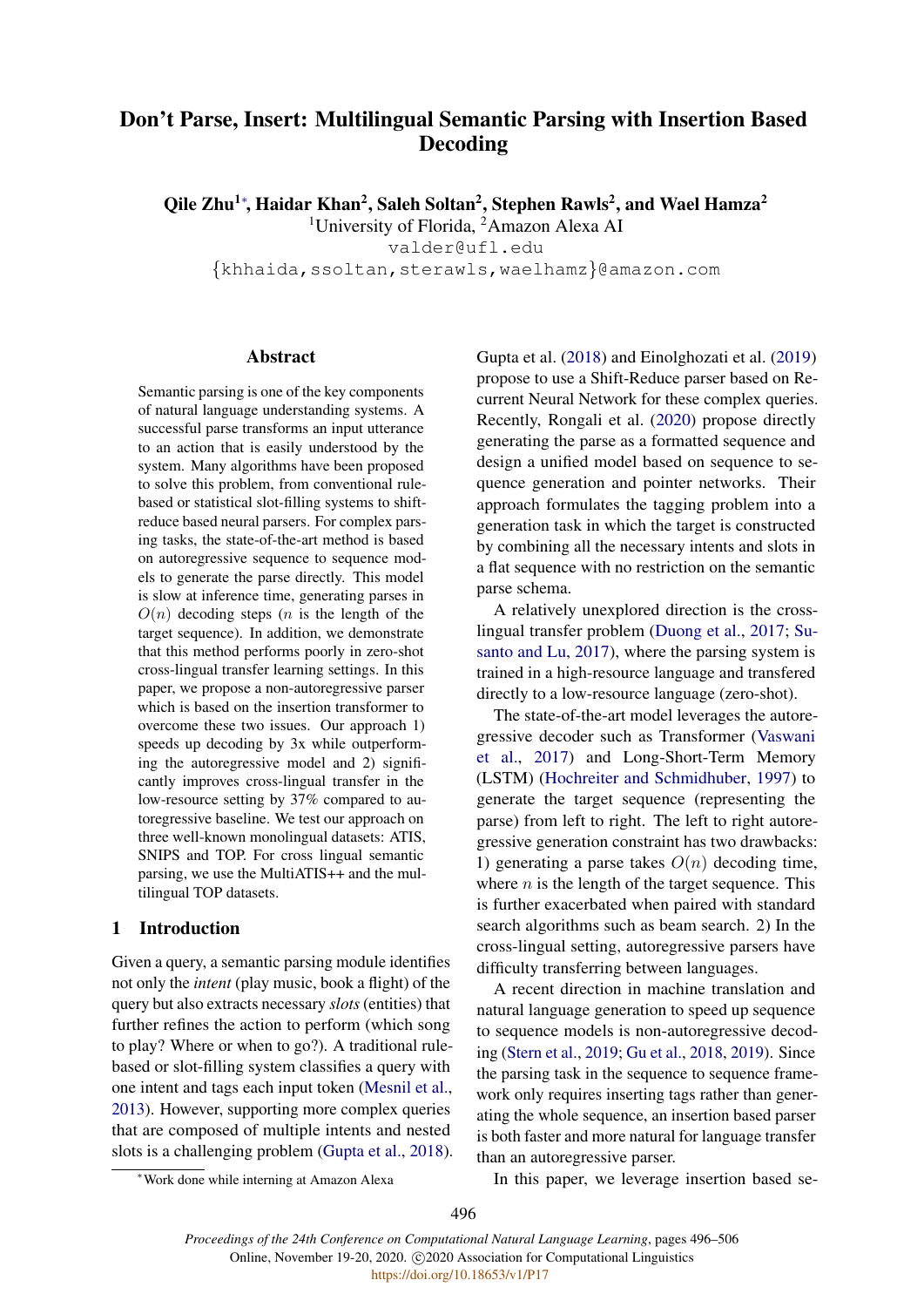quence to sequence models for the semantic parsing problem that require only  $O(log(n))$  decoding time to generate a parse. We enhance the insertion transformer [\(Stern et al.,](#page-10-2) [2019\)](#page-10-2) with the pointer mechanism, since the entities in the source sequence are ensured to appear in the target sequence. Our non-autoregressive based model can also boost the performance on the zero-shot and few-shot crosslingual setting, in which the model is trained on a high-resource language and tested on low-resource languages. We also introduce a copy source mechanism for the decoder to further improve the cross lingual transfer performance. In this way, the pointer embedding will be replaced by the corresponding outputs from the encoder. We test our proposed model on several well known datasets, TOP [\(Gupta et al.,](#page-9-1) [2018\)](#page-9-1), ATIS [\(Price,](#page-9-8) [1990\)](#page-9-8), SNIPS [\(Coucke et al.,](#page-8-0) [2018\)](#page-8-0), MultiATIS++ [\(Xu](#page-10-3) [et al.,](#page-10-3) [2020\)](#page-10-3) and multilingual TOP [\(Xia and Monti,](#page-10-4) [2021\)](#page-10-4).

In summary, the main contributions of our work include:

- To our knowledge, we are the first to apply the non-autoregressive framework to the semantic parsing task. Experiments show that our approach can reduce the decoding steps by 66.7%. By starting generation with the whole source sequence, we can further reduce the number of decoding steps by 82.4%.
- We achieve new state-of-the-art Exact Match (EM) scores on ATIS (89.14), SNIPS (91.00) and TOP (86.74, single model) datasets.
- We introduce a copy encoder outputs mechanism and achieve a significant improvement compared to the autoregressive decoder and sequence labeling on the zero-shot and fewshot setting in cross lingual transfer semantic parsing. Our approach surpasses the autoregressive baseline by 9 EM points on average over both simple (MultiATIS++) and complex (multilingual TOP) queries and matches the performance of the sequence labeling baseline on MultiATIS++.

# 2 Background

In this section, we introduce the sequence generation via insertion operations and the pretrained models we leverage in our work.

## 2.1 Sequence Generation Via Insertion

We begin by briefly describing sequence generation via insertion, for a more complete description see [\(Stern et al.,](#page-10-2) [2019\)](#page-10-2).

Let  $x_1, x_2, ..., x_m$  be the source sequence with length m and  $y_1, y_2, ..., y_n$  denotes the target sequence with length  $n$ . We define the generated sequence  $h_t$  at decoding step t. In the autoregressive setting,  $h_t = y_{1,2,\dots,t-1}$ . In insertion based decoding,  $h_t$  is a subsequence of the target sequence y that preserves order. For example, if the final sequence  $y = [A, B, C, D, E]$ , then  $h_t = [B, E]$  is a valid intermediate subsequence while  $h_t = [C, A]$ is an invalid intermediate subsequence.

During decoding step  $t + 1$ , we insert tokens into  $h_t$ . In the previous example, there are three available insertion slots: before token B, between  $B$  and  $E$  and after  $E$ . We always add special tokens such as *bos* (begin of the sequence) and *eos* (end of the sequence) to the subsequences. The number of available insertion slots will be  $T - 1$  where T is the length of  $h_t$  including bos and eos. If we insert one token in all available slots, multiple tokens can be generated in one time step.

In order to predict the token to insert in a slot, we form the representation for each insertion slot by pooling the representations of adjacent tokens. We have  $T - 1$  slots for a sequence with length T. Let  $r \in \mathbb{R}^{T \times d}$ , where T is the sequence length and d denotes the hidden size of the transformer decoder layer. All slots  $s \in \mathbb{R}^{(T-1) \times d}$  can be computed as:

$$
s = concat(r[1:], r[:-1]) \cdot W_s, \qquad (1)
$$

where  $r[1:]$  is the entire sequence representation excluding the first token,  $r[: -1]$  is the entire sequence representation excluding the last token and  $W_s \in \mathbb{R}^{2d \times d}$  is a trainable projection matrix. We apply so  $ftmax$  to the slot representations to obtain the token probabilities to insert at each slot.

#### 2.2 Pretrained Models

Pretrained language models [\(Devlin et al.,](#page-8-1) [2019;](#page-8-1) [Liu et al.,](#page-9-9) [2019;](#page-9-9) [Lan et al.,](#page-9-10) [2020;](#page-9-10) [Dong et al.,](#page-8-2) [2019;](#page-8-2) [Peters et al.,](#page-9-11) [2018\)](#page-9-11) have sparked significant progress in a wide variety of natural language processing tasks. The basic idea of these models is to leverage the knowledge from large-scale corpora by using a language modeling objective to learn a representation for tokens and sentences. For downstream tasks, the learned representations are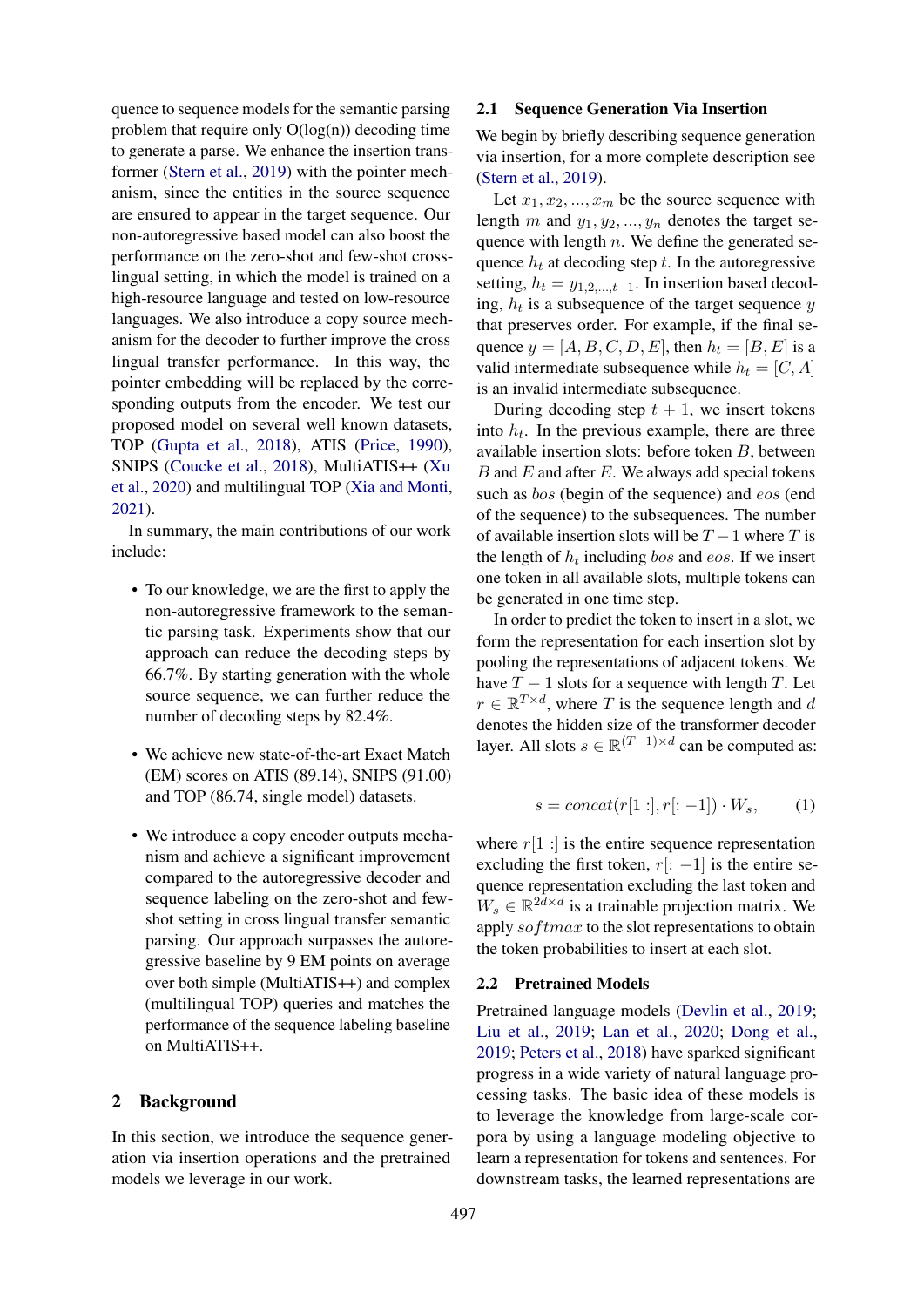<span id="page-2-0"></span>

Left: [IN:PS @0 @1 @2 [SL:SName @3 @4 @5 SL:SName] @6 [SL:AName @7 @8 SL:ArName] IN:PS] Right: [IN:GD @0 @1 @2 [SL:DEST [IN:GRL @3 [SL:FT @4 SL:FT] @5 IN:GRL] SL:DEST] IN:GD]

Figure 1: Example of a simple query (left) and complex query (right). The complex query contains multiple intents and nested slots and can be represented as a tree structure. The two queries are represented as formatted sequences that are treated as the target sequence in the parsing task. IN is the intent, SL is the slot. Source tokens that appear in the target sequence are replaced by pointers with the form *@n* where *n* denotes its location in the source sequence. For complex queries, we can build the parse from top to bottom and left to right.

fine-tuned for the task. This improvement is even more significant when the downstream task has few labeled examples.

We also follow this trend, and use the Transformer [\(Vaswani et al.,](#page-10-1) [2017\)](#page-10-1) based pretrained language model. We use the RoBERTa base [\(Liu](#page-9-9) [et al.,](#page-9-9) [2019\)](#page-9-9) (we refer to this model as RoBERTa) as our query encoder to fairly compare with the previous method. This model has the same architecture as BERT base [\(Devlin et al.,](#page-8-1) [2019\)](#page-8-1) with several modifications during pretraining. It uses a dynamic masking scheme and removes the next sentence prediction task. RoBERTa is also trained with longer sentences and larger batch sizes with more training samples. For the multilingual zeroshot and few-shot semantic parsing task, we use XLM-R [\(Conneau et al.,](#page-8-3) [2020\)](#page-8-3) and multilingual BERT [\(Devlin et al.,](#page-8-1) [2019\)](#page-8-1) which are trained on text for more than 100 languages.

# 3 Methodology

In this section, we introduce our non-autoregressive sequence to sequence model for the semantic parsing problem.

# 3.1 Query Formulation

To train a sequence to sequence model, we prepare a source sequence and a target sequence. For the task of semantic parsing, the source sequence is the query in natural language. We construct the target sequence following Rongali et al. [\(2020\)](#page-9-3) and Einolghozati et al. [\(2019\)](#page-9-2). Tokens in the source sequence that are present in the target sequence are replaced with the special pointer token *ptr-n*, where  $n$  is the position of that token in the source sequence. By using pointers in the decoder, we can

drastically reduce the vocabulary size. We follow previous work and use symmetrical tags for *intents* and *slots*. Fig. [1](#page-2-0) shows two examples, a simple query and a complex query with the corresponding target sequences. This formulation is also able to express other tagging problems like named entity recognition (NER).

# 3.2 Insertion Transformer

We use the insertion transformer [\(Stern et al.,](#page-10-2) [2019\)](#page-10-2) as the base framework for the decoder. The insertion transformer is a modification of the original transformer decoder architecture [\(Vaswani et al.,](#page-10-1) [2017\)](#page-10-1). The original transformer decoder predicts the next token based on the previously generated sequence while the insertion transformer can predict tokens for all the available slots. In this setup, tokens in the decoder side can attend to the entire sequence instead of only their left side. This means we remove the causal self-attention mask in the original decoder.

# 3.2.1 Pointer Network with Copy

Pointer Network: In the normal sequence to sequence model, target tokens are generated by feeding the final representations (decoder hidden states) through a feed-forward layer and applying a softmax function over the whole target vocabulary. This is slow when the vocabulary size is large [\(Yang](#page-10-5) [et al.,](#page-10-5) [2018\)](#page-10-5). In parsing, the entities in the source sequence will always appear in the target sequence. We can leverage the pointer mechanism [\(Vinyals](#page-10-6) [et al.,](#page-10-6) [2015\)](#page-10-6) to reduce the target vocabulary size by dividing the vocabulary into two types: *tokens* that are the parsing symbols like intent and slot names, and *pointers* to words in the source sequence.

Since we have two kinds of target tokens, we use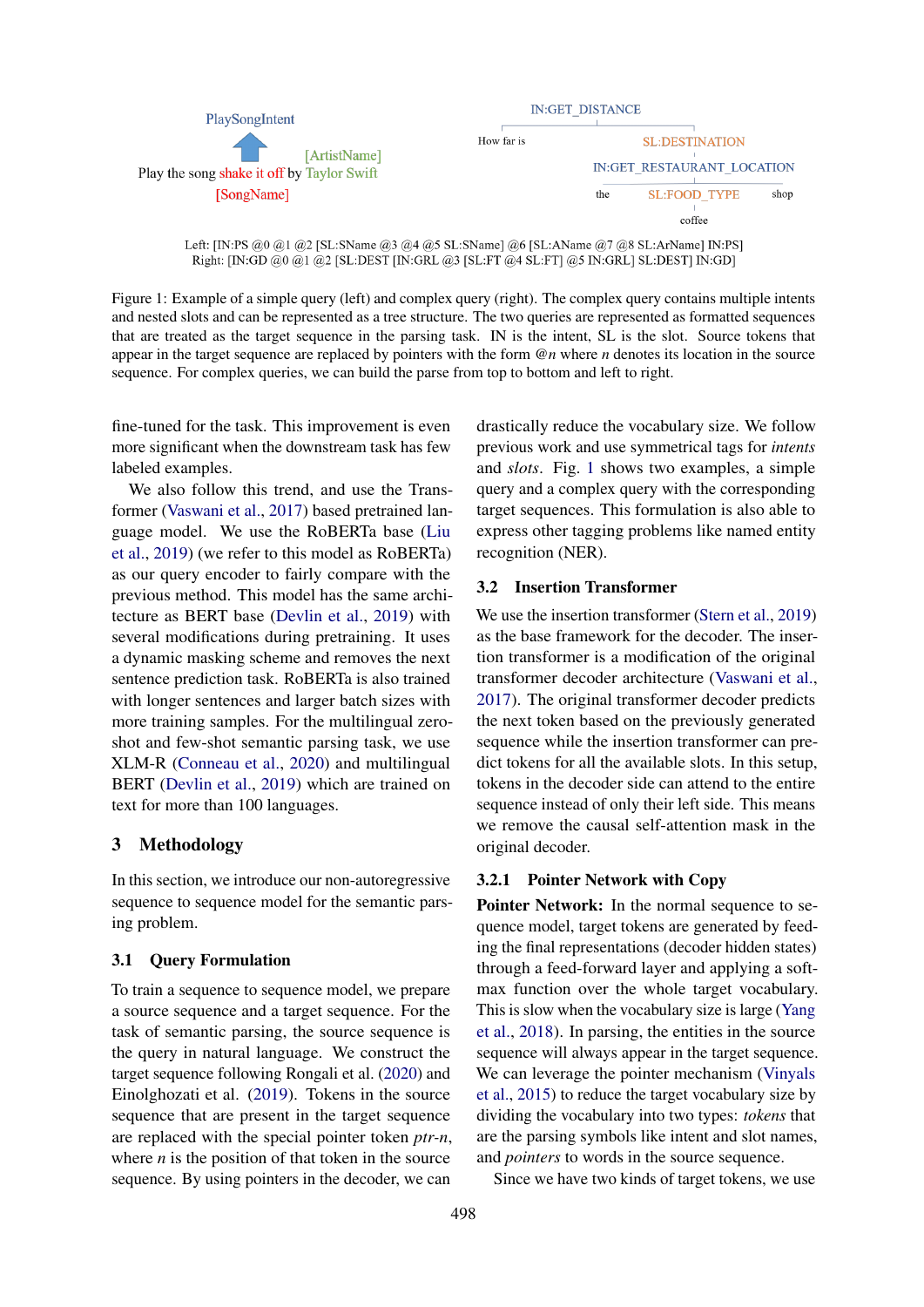two slightly different ways to obtain unnormalized probabilities for each type. For the tokens in the tagging vocabulary, we feed the hidden states generated by the insertion transformer and slot pooling to a dense layer to produce the logits of size *V* (tagging vocabulary). The tagging vocabulary contains only the parse symbols like intents and slots together with several special tokens such as *bos*, *eos*, the padding and unknown token. For the pointers, we compute the scaled dot product attention scores between the slot representation and the encoder output. The attention scores will be computed as

$$
a(Q, K) = \frac{QK^T}{\sqrt{h}},\tag{2}
$$

where query  $(Q)$  is the slot representation, the encoder outputs would be the key  $(K)$  and h is the hidden size of the query. Since the hidden size of encoder and decoder may be different, we also do a projection of query and key to the same dimension with two dense layers. Notice that the length of attention scores follows the length of the source sequence. Concatenating the attention scores with size *n* and the logits for the tagging vocabulary  $(V)$ , we get the unnormalized distribution over  $V + n$ tokens. We apply the  $softmax$  function to obtain the final distribution over these tokens.

Copy Mechanism: Rongali et al. [\(2020\)](#page-9-3) use a set of special embeddings to represent pointer tokens. This is a problem because the pointer embedding cannot encode semantic information since it points to different words across examples. Instead, we reuse the encoder output that the pointer token points to. Without copying, the special pointer embedding would learn a special position based representation for the source language that is hard to transfer to other languages.

#### 3.3 Training and Loss

Training the insertion decoder requires sampling source and target sequences from the training data. We randomly sample valid subsequences from the target sequence to mimic intermediate insertion steps. We first sample a length  $k \in [0, n]$  for the subsequence, where  $n$  is the length of the target sequence (here *n* excludes the *bos* and *eos* tokens). We select  $k$  tokens from the target sequence and maintain the original ordering. This sampling helps the model learn to insert tokens from the initial generation state as well as intermediate generation.

The insertion transformer can do parallel decoding since we can insert tokens in all available insertion slots. However, for each insertion slot, there may be multiple candidate tokens that can be inserted. For example, given a target sequence  $[A, B, C, D, E]$  and a valid subsequence  $[A, E]$ , the candidates for the slot between token  $A$  and  $E$ are  $B, C, D$ . We use the two different weighting schemes proposed in Stern et al. [\(2019\)](#page-10-2): uniform weights and balanced binary tree weights.

Binary Tree Weights: The motivation for applying binary tree weighting is to make the decoding time nearly  $O(log(n))$ . Consider the example of sequence  $A, B, C, D, E$  again, the desired order of generation would be  $[bos, eos] \rightarrow [bos, Cos] \rightarrow$  $[bos, A, C, E, eos] \rightarrow [bos, A, B, C, D, E, eos].$ To achieve this goal, we weight the candidates according to their positions. For the sequence above, candidates in the span of [bos, eos] are  $A, B, C, D, E$ . We assign token C the highest weight, then lower weights for  $B, D$  and the lowest weights for  $A, E$ .

Given a sampled subsequence with length  $k +$ 1, we have k insertion slots at location  $l =$  $(0, 1, \ldots, k-1)$ . Let  $c_{l_0}, \ldots c_{l_i}$  be the candidates for one location l. We can define a distance function  $d_i$  for each token j in the candidates of l:

$$
d_l(j) = |j - \frac{i}{2}|,\t\t(3)
$$

where  $i$  is the number of candidates in the location l. We then use the negative distance to compute the softmax based weighting [\(Rusu et al.,](#page-10-7) [2016;](#page-10-7) [Norouzi et al.,](#page-9-12) [2016\)](#page-9-12):

$$
w_l(j) = \frac{exp(-d_l(j)/\tau)}{\sum_{m=0}^i exp(-d_l(m)/\tau)}.
$$
 (4)

Where  $\tau$  is the temperature hyperparameter which allows us to control the sharpness of the weight distribution.

Uniform Weights: Instead of encouraging the model to follow a tree structure generation order, we can also treat the candidates equally. This performs better than the binary tree weights when we input the whole source sequence to the decoder as the initial sequence. In this case, we only need to insert the tagging tokens; the number of candidates is not as large as from scratch  $([bos, eos])$ . This uniform weighting can be easily done by taking  $\tau \to \infty$ .

Loss Function:The autoregressive sequence to sequence model uses the negative log-likelihood loss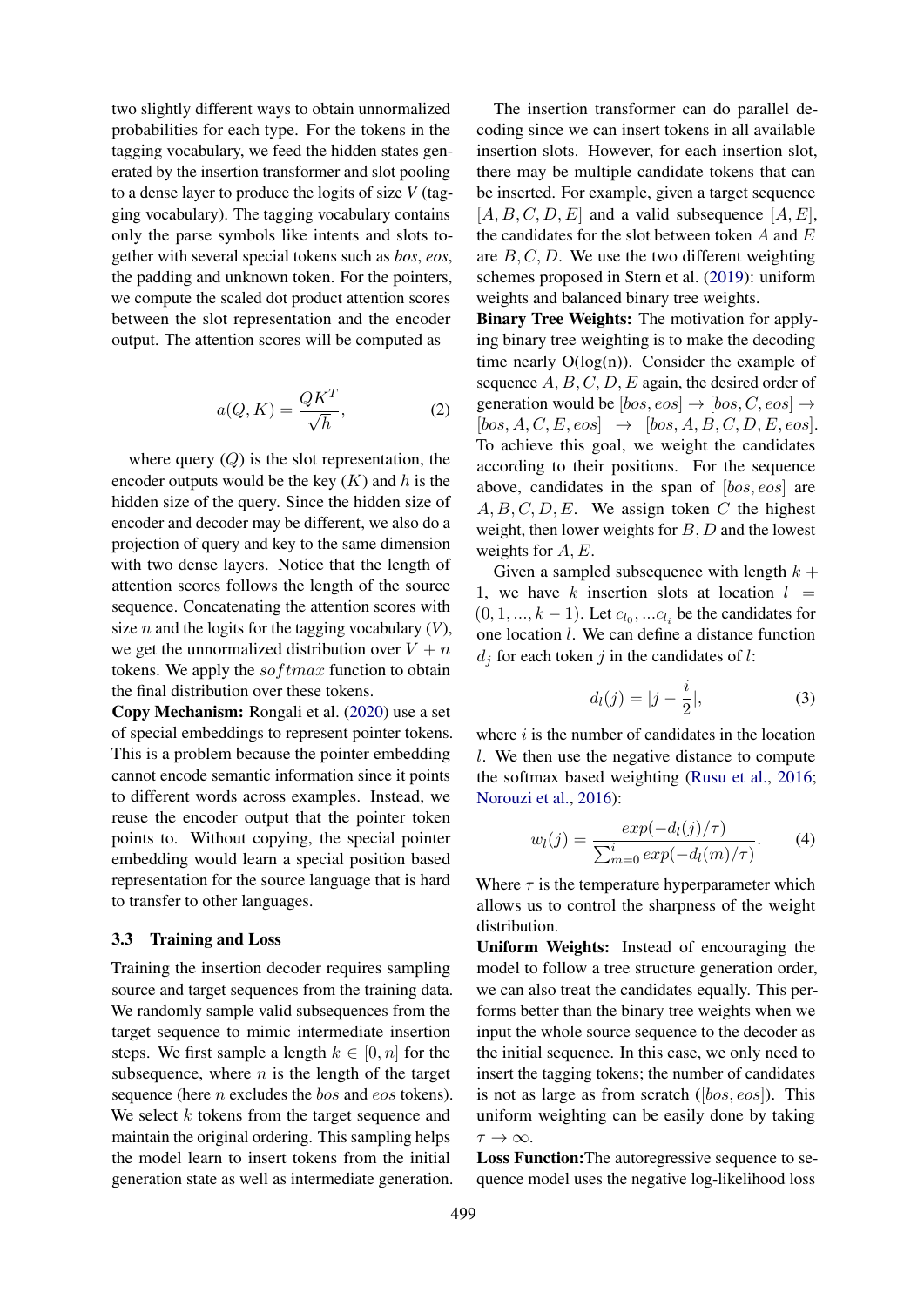since in each decoding step, there is only one ground-truth label. However, in our approach, we have multiple candidates for each insertion slot. Therefore, we use the KL-divergence between the predicted token distribution and the ground truth distribution. Then the loss for insertion slot  $l$  is:

$$
L_{slot}(x, h_t, l) = D_{KL}((p_l|(x, h_t))||g_l), \quad (5)
$$

where  $p_l$  is the distribution output by the decoder and  $g_l$  is the target distribution where we set the probability to 0 for tokens that are not candidates. Note that the ground truth distribution depends on the weighting scheme for generation.

Finally, we have the complete loss averaged over all the insertion slots:

$$
L(x, h_t) = \frac{1}{k+1} \sum_{l=0}^{k} L_{slot}(x, h_t, l)
$$
 (6)

## 3.4 Termination Strategy

Terminating generation for insertion based decoding is not as straightforward as autoregressive decoding, which only needs the no-insertion token to be predicted. Insertion decoding requires a similar mechanism for every insertion slot. When computing the slot-loss above, if there are no candidates for the slot we set the ground truth label as the no-insertion token. At inference time, we can stop decoding when all available slots predict the no-insertion token. However, there is a problem when combining the sampling method and this termination strategy. The no-insertion token is more frequent compared with other tokens. The same situation is also encountered in [\(Stern et al.,](#page-10-2) [2019\)](#page-10-2). This is solved by adding a penalty hyperparameter to control the sequence length generated by the decoder. The hyperparameter is simply a scalar subtracted from the log probability of the no-insertion token for each insertion slot during inference. By doing this, we set a threshold for the difference between the no-insertion token and the second-best choice.

# 4 Experiments

In this section, we introduce the datasets and baseline models we experiment with. Then we report the results of monolingual experiments and cross lingual transfer learning experiments.

# 4.1 Datasets

# 4.1.1 SNIPS

The SNIPS dataset [\(Coucke et al.,](#page-8-0) [2018\)](#page-8-0) is a public dataset aimed to improve the semantic parsing models. It contains seven different intents: SearchCreativeWork, GetWeather, BookRestaurant, PlayMusic, AddToPlaylist, RateBook, and SearchScreeningEvent. For each intent, there are about 2000 training samples and 100 test samples. The SNIPS dataset consists of only simple queries.

# 4.1.2 ATIS

The Airline Travel Information System (ATIS) [\(Price,](#page-9-8) [1990\)](#page-9-8) dataset was originally collected in the early 90s. The utterances are transcribed from the audio recordings of flight reservation calls. Similar to SNIPS, it consists of only simple queries. ATIS contains seventeen different intents. However, nearly 70% of the queries are the FLIGHT intent.

Recently, a multilingual version of ATIS called MultiATIS++ is introduced by Xu  $(2020)$ . It is an extension of the Multilingual ATIS [\(Upadhyay](#page-10-8) [et al.,](#page-10-8) [2018\)](#page-10-8). Besides the original three languages (English, Hindi and Turkish), MultiATIS++ adds six new languages including Spanish, German, Chinese, Japanese, Portuguese and French annotated by human experts and consists of a total of 37,084 training samples and 7,859 test samples. We exclude Turkish in our experiments as the test set size is limited.

## 4.1.3 TOP

Since ATIS and SNIPS contain only simple queries, the Facebook Task Oriented Parsing (TOP) dataset [\(Gupta et al.,](#page-9-1) [2018\)](#page-9-1) was introduced for complex hierarchical and nested queries that are more challenging. The dataset contains around 45,000 annotated queries with 25 intents and 36 slots. They further split them into training (31,000), validation (5,000) and test (9,000). As shown in Fig. [1,](#page-2-0) the nested slots make it harder to parse using a simple sequence tagging model. We also do experiments on multilingual TOP [\(Xia and Monti,](#page-10-4) [2021\)](#page-10-4) with Italian and Japanese data. In this dataset, the training and validation set is machine translated while the test set is annotated by human experts.

# 4.2 Baseline Models

Monolingual Baselines: For monolingual experiments, we select the algorithms reported in Rongali et al. [\(2020\)](#page-9-3) as baselines for ATIS and SNIPS.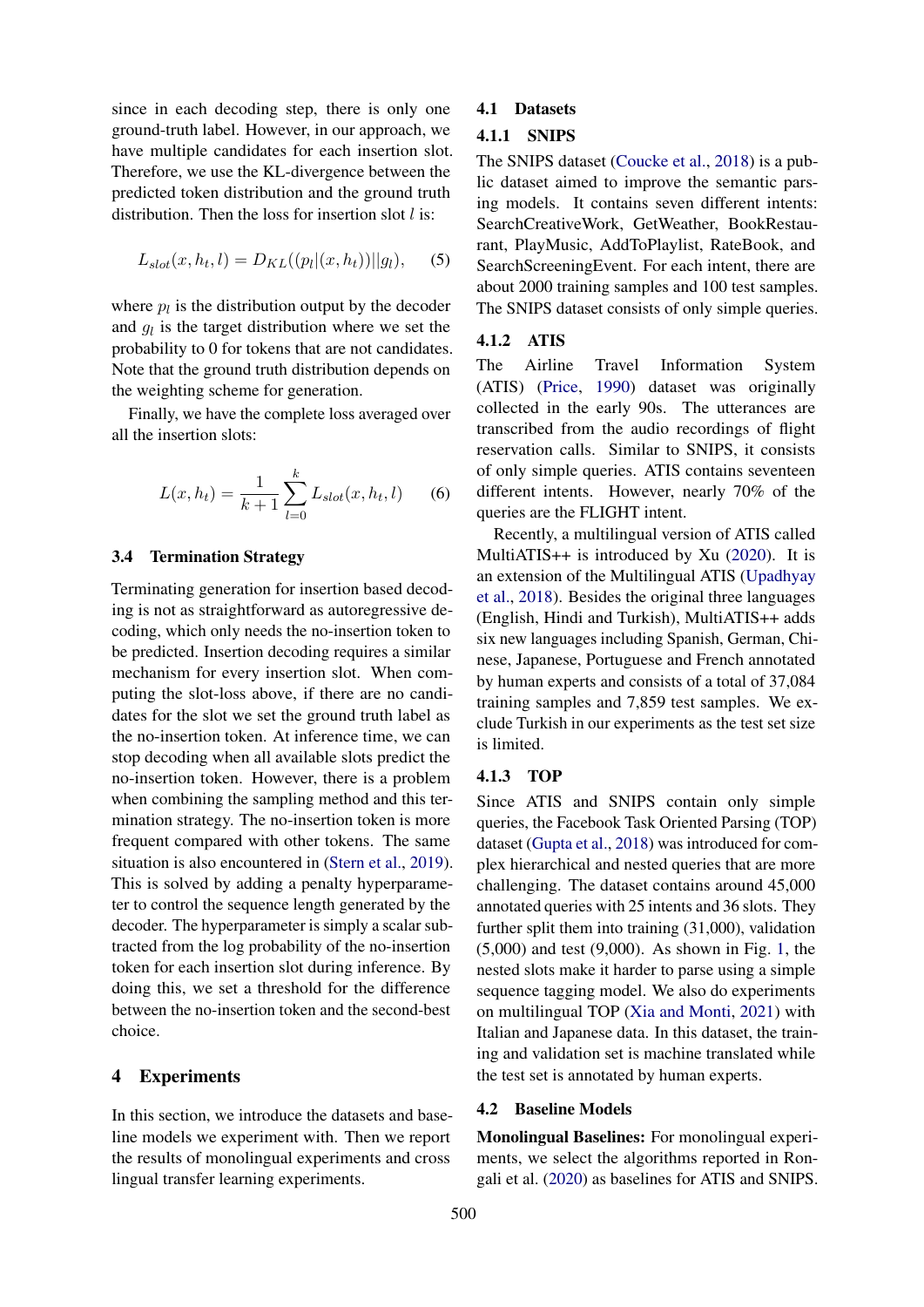<span id="page-5-0"></span>

| Method                                        |       | TOP   | <b>ATIS</b> |       | <b>SNIPS</b> |       |
|-----------------------------------------------|-------|-------|-------------|-------|--------------|-------|
|                                               | EM    | IC    | EM          | IС    | EM           | IC    |
| Joint BiRNN (Hakkani-Tür et al., 2016)        |       |       | 80.70       | 92.60 | 73.20        | 96.90 |
| Attention BiRNN (Liu and Lane, 2016)          |       |       | 78.90       | 91.10 | 74.10        | 96.70 |
| Slot Gated Full Attention (Goo et al., 2018)  |       |       | 82.20       | 93.60 | 75.50        | 97.00 |
| CapsuleNIU (Zhang et al., 2019)               |       |       | 83.40       | 95.00 | 80.90        | 97.30 |
| $SR(S)$ +ELMO+SVMRank (Gupta et al., 2018)    | 83.93 |       |             |       |              |       |
| $SR(E)$ +ELMO+SVMRank (Gupta et al., 2018)    | 87.25 |       |             |       |              |       |
| AR-S2S-PTR (paper) (Rongali et al., 2020)     | 86.67 | 98.13 | 87.12       | 97.42 | 87.14        | 98.00 |
| AR-S2S-PTR (reproduce) (Rongali et al., 2020) | 85.67 | 98.17 | 88.91       | 97.09 | 90.71        | 98.43 |
| IT-S2S-PTR $(\tau = 1)$                       | 86.74 | 98.47 | 89.14       | 97.31 | 91.00        | 98.43 |
| IT-S2S-PTR (input-src, uniform)               | 85.41 | 98.71 |             |       |              |       |

Table 1: Exact Match and Intent Classification scores for on the test set. Input-src means the initial input of the decoder is the whole source sequence. For the shift reduce parsing models, *E* denotes the ensemble model and *S* is the single model.

<span id="page-5-1"></span>

| Model                    |            | # tokens generated per step |     |      |      |      |                     |           |  |
|--------------------------|------------|-----------------------------|-----|------|------|------|---------------------|-----------|--|
|                          | Avg. steps |                             |     |      | 4    |      |                     |           |  |
| AR-S2S-PTR               | 177        |                             |     |      |      |      |                     |           |  |
| <b>IT-S2S-PTR</b>        | 59         | 1.0                         | 2.0 |      |      |      | 3.96 6.66 6.24 3.17 | $1.6$ 1.4 |  |
| $IT-S2S-PTR$ (input-src) | 3.1        | 4.99                        | 292 | 1 37 | 1.00 | 0.54 | 0.27                | 0.25      |  |

Table 2: Decoding statistics on the TOP dataset. Average target sequence length of TOP is 17.7 tokens, we see that the insertion based parser can fully utilize binary tree decoding. "input-src" means we set the whole source sequence as the initial decoder state.

Two of them leverage the power of RNNs: with attention [\(Liu and Lane,](#page-9-14) [2016\)](#page-9-14) and without atten-tion (Hakkani-Tür et al., [2016\)](#page-9-13). Another model works completely with attention [\(Goo et al.,](#page-9-15) [2018\)](#page-9-15). A Capsule Networks based model is also included [\(Zhang et al.,](#page-10-9) [2019\)](#page-10-9). Finally, we compare with the autoregressive sequence to sequence with pointer model which is most recent [\(Rongali et al.,](#page-9-3) [2020\)](#page-9-3). Simple tagging based models cannot easily handle the complex queries in the TOP dataset. For the TOP dataset, we compare with two previous models, a shift reduce parsing model [\(Gupta et al.,](#page-9-1) [2018\)](#page-9-1) and the autoregressive sequence to sequence model [\(Rongali et al.,](#page-9-3) [2020\)](#page-9-3). For all monolingual experiments, we use RoBERTa as our pretrained encoder [\(Liu et al.,](#page-9-9) [2019\)](#page-9-9).

Cross lingual Baselines: For multilingual experiments (zero-shot and few-shot), we use a sequence labelling model based on multilingual BERT and an autoregressive sequence to sequence model [\(Ron](#page-9-3)[gali et al.,](#page-9-3) [2020\)](#page-9-3) as our baseline. To make fair comparasion, we also use the copy source mechanism in the AR model. For sequence labeling, instead of using F1 score, we also use the exact

match (EM) which requires all intents and slots are labeled correctly by the model.

#### 4.3 Results

#### 4.3.1 Model Configuration

We use the pretrained RoBERTa and mBERT as the encoder for our model. For the decoder side, we use 4 layers with 12 heads transformer decoder. The hidden size of the decoder is the same as the embedding size of the pretrained encoder. For optimization, we use Adam [\(Kingma and Ba,](#page-9-16) [2015\)](#page-9-16) with  $\beta_1 = 0.9$  and  $\beta_2 = 0.98$ , paired with the Noam learning rate (initialized with 0.15) scheduler [\(Vaswani et al.,](#page-10-1) [2017\)](#page-10-1) with 500 warmup steps. For cross-lingual experiments, we freeze the encoder's embedding layer.

## 4.3.2 Monolingual Results

We use the exact match (EM) accuracy as the main metric to measure the performance of different models. By using EM, the entire parsing sequence predicted by the model has to match the reference sequence, since it's not easy to apply the F1 score or semantic error rate [\(Thomson et al.,](#page-10-10) [2012\)](#page-10-10) to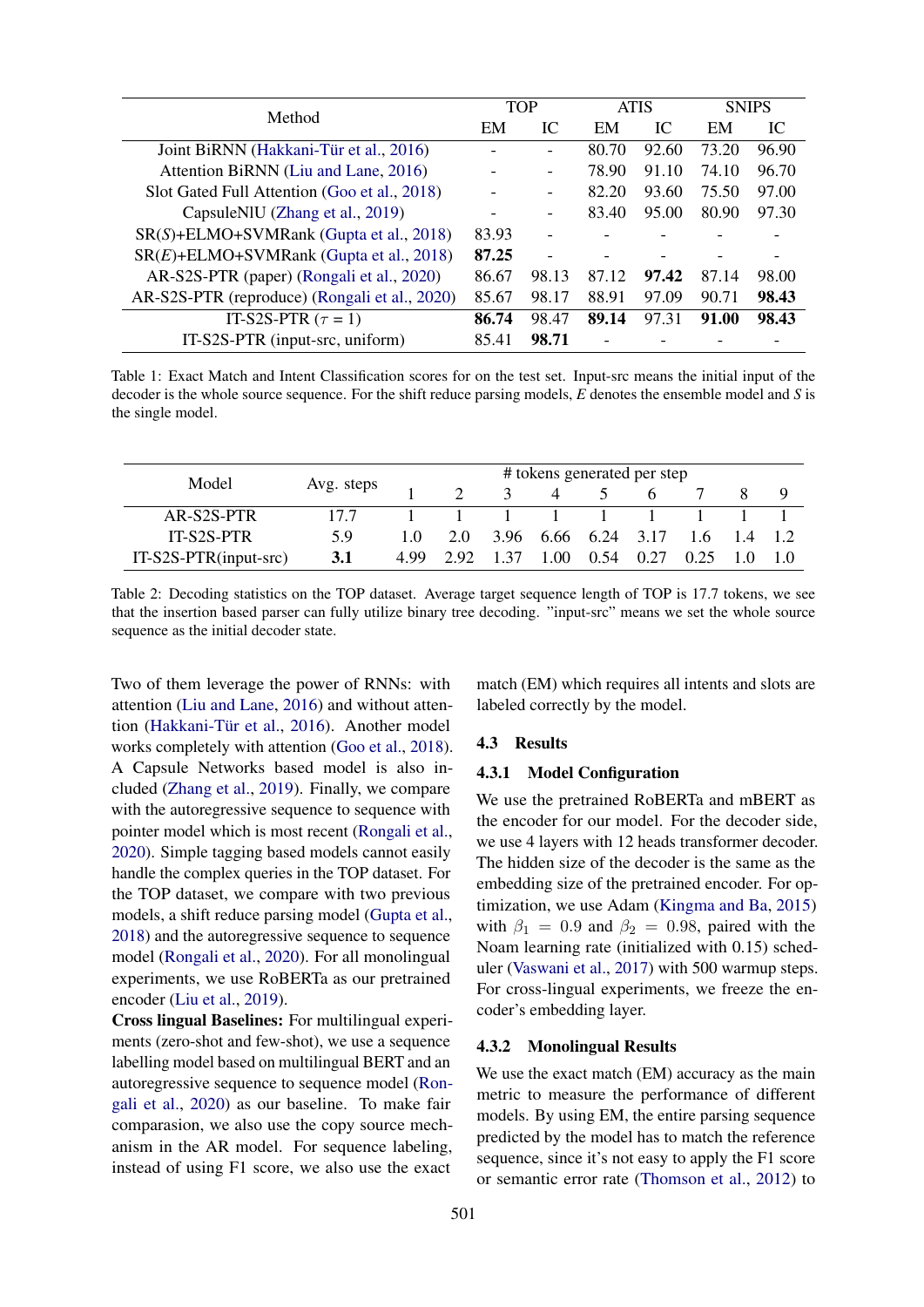<span id="page-6-0"></span>

|                                                                  | en es |  | pt de fr hi zh ja <sup>*</sup> avg |  |  |
|------------------------------------------------------------------|-------|--|------------------------------------|--|--|
| IT-S2S-PTR 87.23 50.06 39.30 39.46 46.78 11.42 28.72 12.60 32.69 |       |  |                                    |  |  |
| AR-S2S-PTR 86.83 40.72 33.38 34.00 17.22 7.45 23.74 10.04 23.77  |       |  |                                    |  |  |
| mBERT 86.33 48.46 38.56 39.12 42.98 15.22 21.89 23.29 32.78      |       |  |                                    |  |  |

Table 3: Zero-shot cross lingual EM scores by our approach (IT), autoregressive baseline (AR) and sequence labeling baseline (mBERT). Results are averaged over four random seeds. For our approach, we initialize the decoder with source sequences. \* indicates that the data format for the language is not consistent with the S2S model tokenizer.

<span id="page-6-2"></span>

|                            | en          | 1a   |
|----------------------------|-------------|------|
| IT-S2S-PTR                 | 84.61 50.07 | 3.64 |
| AR-S2S-PTR 85.4 41.06 0.64 |             |      |

Table 4: Zero-shot EM scores on multilingual TOP dataset. Model is trained on English only.

complex queries. It's better to use the EM here for both simple and complex queries. We also report the intent classification accuracy for our models.

Main Result: Table [1](#page-5-0) shows the results from monolingual experiments on three datasets: TOP, ATIS and SNIPS. Our insertion transformer with pointer achieves new state-of-the-art performance on ATIS and SNIPS under EM metric. For TOP dataset, our model matches the best performance reported for single models (AR-S2S-PTR) despite being 3x faster.

We also experiment with starting generation with the entire source sequence as the initial state of the decoder. The performance degrades slightly in this case, possibly due to a training/inference mismatch in this setting. This degradation is likely due to training the model to generate the entire target sequence but only asking the model to generate tags during inference.

Decoding Steps: Since our approach can do parallel decoding, the number of decoding steps is only  $O(log(n))$ . Table [2](#page-5-1) shows the statistics for the average decoding steps for the TOP dataset and the number of generated tokens per step. The insertion transformer with pointer only needs 5.9 steps while the autoregressive needs 17.7, resulting in a 3x speedup with insertion decoding. The decoding steps can be further reduced to 3.1 when we start decoding with the source sequence as the initial sequence for the decoder. Theoretically, a perfect binary tree based insertion model should generate  $2^{n-1}$  tokens for the  $n_{th}$  decoding step. We can see

that our approach can make full use of the parallel decoding during the first three steps, since the average length of TOP's test samples is only 17.7. Weighting Strategy: We do experiments on both binary tree weighting and uniform weighting for the TOP dataset. We set  $\tau \in [0.5, 1.0, 1.5, 2.0]$ and find 1.0 performs best. Binary tree weights are better than uniform in the setting of decoding from scratch. However, uniform performs better when we decode from the whole source sequence.

## 4.3.3 Cross Lingual Transfer Results

For MultiATIS++, we train on English training data and test on all languages. Table [3](#page-6-0) shows the results of our approach compared to the autoregressive and sequence labeling baselines. We find that:

- Our approach outperforms the baseline on most of the languages except Hindi and Japanese. For Japanese, we found inconsistencies in the tokenizer that is the likely cause of the degradation  $<sup>1</sup>$  $<sup>1</sup>$  $<sup>1</sup>$ .</sup>
- The autoregressive baseline performs poorly on cross lingual experiments. For example, it only achieves 17.22 EM on the French test set while the other two systems achieve  $> 40$ EM. This highlights the weakness of autoregressive parsers that cannot produce parses directly from the encoded representations of the source sequence.
- The order of the sentence in Hindi and Japanese is different from others, this may limit the performance of transfer learning for S2S parsers.

We also test on the multilingual TOP dataset [\(Xia](#page-10-4) [and Monti,](#page-10-4) [2021\)](#page-10-4), which extends the TOP datasets

<span id="page-6-1"></span><sup>1</sup>Chinese is tokenized at the character level in mBERT, while Katakana/Hiragana are tokenized with whitespace. Data in MultiATIS++ is mixed in these two fashions.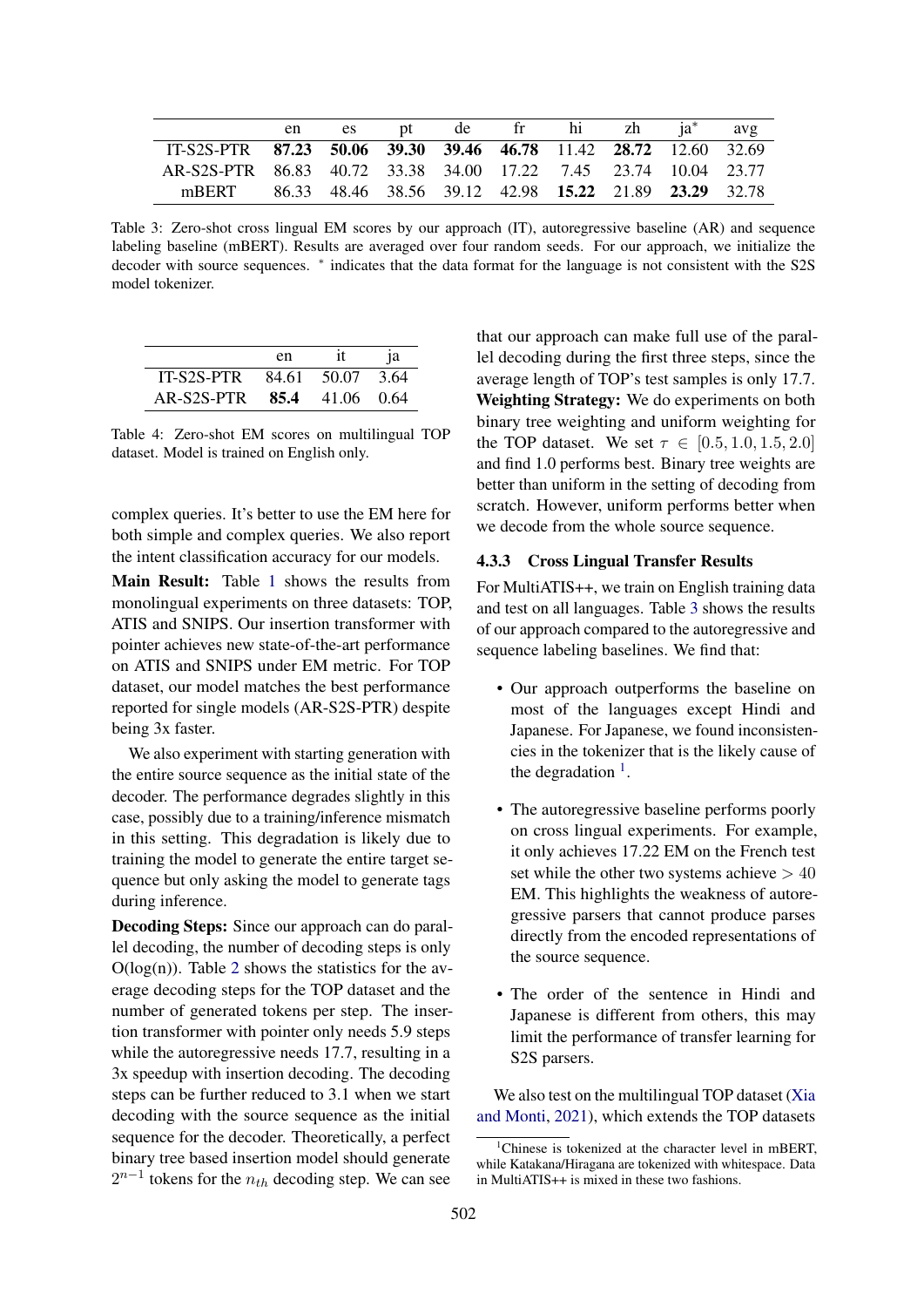<span id="page-7-0"></span>

|             | <b>IT-S2S-PTR</b> |     |  |                                                 | AR-S2S-PTR |    |     |     |
|-------------|-------------------|-----|--|-------------------------------------------------|------------|----|-----|-----|
| $#$ samples | 0 10 50           |     |  | 100                                             | $\Box$ 0   | 10 | -50 | 100 |
|             |                   |     |  | 50.07 50.13 52.69 56.42 41.06 42.23 44.98 46.96 |            |    |     |     |
| 1a          | 3.64              | 4.7 |  | 18.01 <b>18.96</b> 0.64 1.73 10.78 18.56        |            |    |     |     |

Table 5: Few-shot EM scores on multilingual TOP dataset with model pretrained on English. Training samples used in few-shot are sampled from the test set and excluded during testing.

to other languages providing human annotated Italian and Japanese test sets. TOP contains a much larger test set compared to ATIS. Table [4](#page-6-2) shows the zero-shot results and Table [5](#page-7-0) shows the few-shot results.

In the zero-shot setting, our approach achieves 50.07 EM score for Italian while AR only achieves 41.06. Both models are unable to achieve good performance in the zero-shot setting for Japanese. We speculate on this behavior in the few-shot experiment results.

In the few shot setting, we finetune the model in two stages, first on the entire English data and then with 10, 50, 100 training samples from other languages. Our approach outperforms the AR baseline in all few shot settings. For Italian, increasing training samples from 10 to 100 does not result in much gain, since the knowledge from English can readily be transferred to Italian, probably due to the similarity of the languages. To further improve the performance on Italian, the model may need many more training samples. However, for Japanese little knowledge (like word order) can be transferred from English so both models can perform as if training from scratch. There may be two reasons here: 1) the order of a sentence is different from English. 2) the annotated target is aligned with the original words in the multilingual TOP so the order of pointers are mixed. Thus, we see the EM scores improves drastically as the number of training samples increases.

#### 4.4 Ablation Study

For ablation study, we separate the experiments to monolingual and multilingual as above. For multilingual experiments, we use the Italian from multilingual TOP dataset.

From Table [6,](#page-7-1) we observe that the copy mechanism improves performance in the monolingual setting. For the hyperparameter  $\tau$ , recall that a higher value for  $\tau$  would result in flatter (more uniform) weights for the candidates.  $\tau = 1.0$  provides

<span id="page-7-1"></span>

|              | EM    |
|--------------|-------|
| IT-S2S-PTR   | 86.74 |
| $\tau=0.1$   | 74.84 |
| $\tau = 0.5$ | 85.47 |
| $\tau = 1.0$ | 86.74 |
| $\tau=1.5$   | 86.33 |
| no copy      | 86.09 |

Table 6: The ablation study for the  $\tau$  parameter and copy source embedding vector vs. no copy in the monolingual setting. Results on the TOP dataset show the importance of copying source embeddings. We also observe that small values of  $\tau$  (i.e. weighting the central token for insertion heavily) degrade performance.

<span id="page-7-2"></span>

| Models          | EM    |
|-----------------|-------|
| IT-S2S-PTR-Best | 50.07 |
| - copy          | 47.00 |
| - input-src     | 42.03 |
| AR-S2S-PTR-BEST | 41.06 |
| - copy          | 30.87 |

Table 7: The ablation study for source embedding copying and starting generation from source tokens in the cross-lingual setting. Results are zero-shot in Italian. For the IT-S2S model, both copying and starting generation with source tokens contribute to zero-shot performance

the best balance between equally weighting the candidates and weighting the next token to be inserted heavily. However, we find that when initializing the decoder with source sequences, uniform weights performs better than binary tree weights.

For cross-lingual experiments, we introduce two components to improve the performance. Table [7](#page-7-2) shows that both of them help in the zero-shot transfer setting. From the results, we can observe that initializing the decoder with the source sequence plays an important role in zero-shot transfer, which is impossible for the autoregressive based models. The copy mechanism is again beneficial for both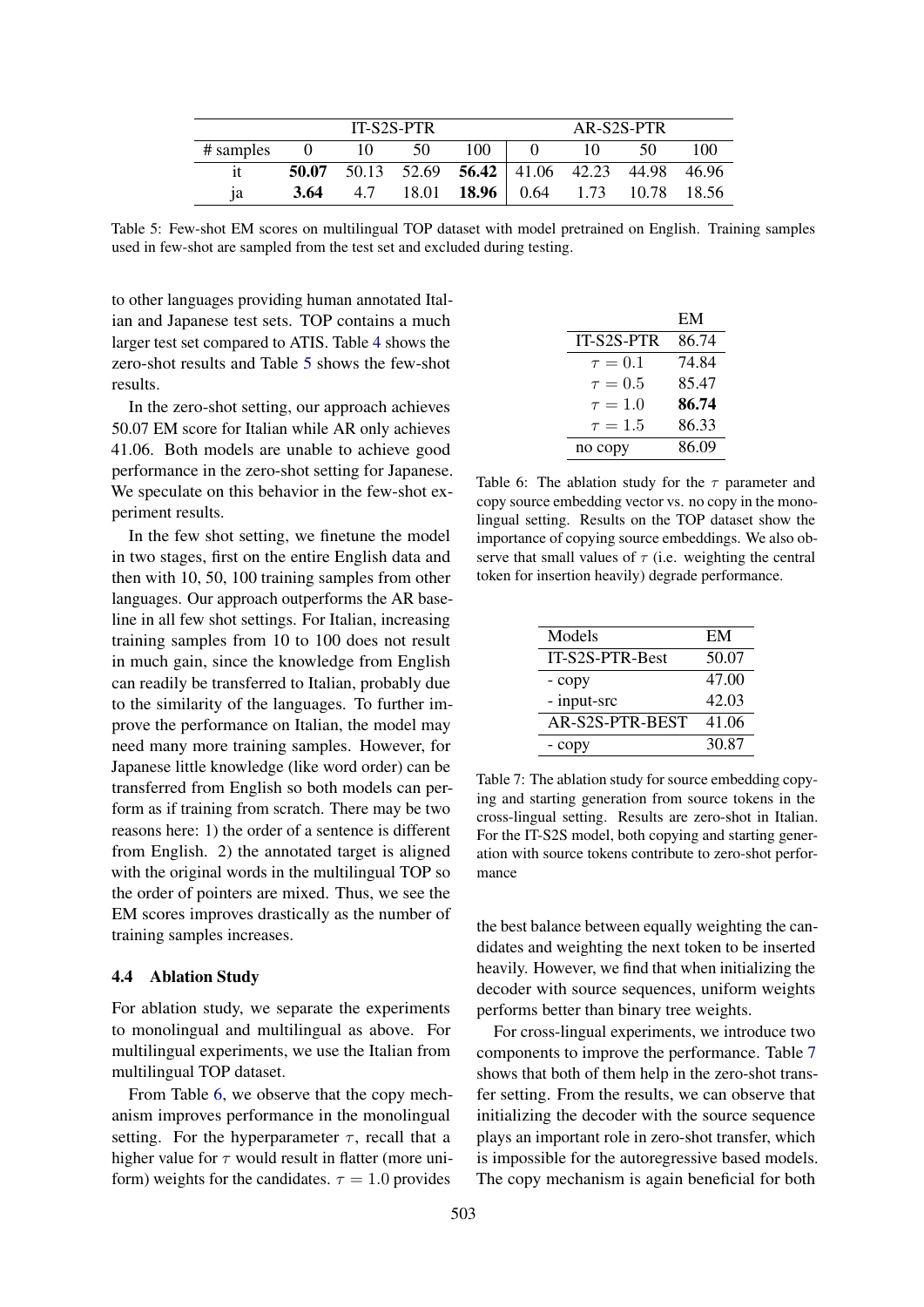the sequence to sequence models, improving the performance of even the autoregressive model from 30.87 EM to 41.06 EM in the zero-shot Italian experiment.

# 5 Related Work

Monolingual Semantic Parsing: The task oriented semantic parsing for intent classification and slot detection is usually achieved by sequence labeling. Normally, the system will first classify the query based on the sentence level semantic and then label each word in the query. Conditional Random Fields (CRFs) [\(Peters et al.,](#page-9-11) [2018;](#page-9-11) [Lan](#page-9-10) [et al.,](#page-9-10) [2020;](#page-9-10) [Jiao et al.,](#page-9-17) [2006\)](#page-9-17) is one of the most successful algorithms applied to this task before deep learning dominated the area. Deep learning algorithms boost the performance of semantic parsing, especially using recurrent neural networks [\(Liu](#page-9-14) [and Lane,](#page-9-14) [2016;](#page-9-14) Hakkani-Tür et al., [2016\)](#page-9-13). Other architectures are also explored, such as convolutional neural networks [\(Kim,](#page-9-18) [2014\)](#page-9-18) and capsule networks [\(Zhang et al.,](#page-10-9) [2019\)](#page-10-9).

Cross Lingual Transfer Semantic Parsing: Multilingual natural language understanding has been studied in a variety of tasks including part-of-speech (POS) tagging (Plank and Agić, [2018;](#page-9-19) [Yarowsky et al.,](#page-10-11) [2001;](#page-10-11) Täckström et al., [2013\)](#page-10-12), named entity recognition [\(Zirikly and Hagiwara,](#page-10-13) [2015;](#page-10-13) [Tsai et al.,](#page-10-14) [2016;](#page-10-14) [Xie et al.,](#page-10-15) [2018\)](#page-10-15) and semantic parsing [\(Xu et al.,](#page-10-3) [2020\)](#page-10-3). Before the advent of pretrained cross-lingual language models, researchers leveraged the representations learned by multilingual neural machine translation (NMT). Another approach is to use NMT to translate between the source language and the target language. However, it is challenging for the sequence tagging tasks: labels on the source language need to be projected on the translated sentences [\(Xu](#page-10-3) [et al.,](#page-10-3) [2020\)](#page-10-3). Pretrained cross-lingual language models [\(Devlin et al.,](#page-8-1) [2019;](#page-8-1) [CONNEAU and Lam](#page-8-4)[ple,](#page-8-4) [2019\)](#page-8-4) achieve great success in various multilingual natural language tasks.

# 6 Conclusion

In this paper, we tackle two shortcomings of the autoregressive sequence to sequence semantic parsing models: 1) expensive decoding and 2) poor cross-lingual performance.

We propose 1) insertion transformer with pointers and 2) a copy mechanism which replaces the pointer embeding with corresponding encoder outputs, to mitigate these two problems. Our model can achieve  $O(log(n))$  decoding time with parallel decoding. For the specific task of semantic parsing, we can further reduce the decoding steps by initializing the decoder sequence with the whole source sequence. Our model achieves new state-ofthe-art performance on both simple queries (ATIS and SNIPS) and complex queries (TOP). In crosslingual transfer, our approach surpasses the baselines in the zero-shot setting by 9 EM points on average across 9 languages.

## Acknowledgements

We thank the reviewers for their excellent feedback. Special thanks also to Emilio Monti and Menglin Xia for their help with the multilingual TOP dataset.

## **References**

- <span id="page-8-3"></span>Alexis Conneau, Kartikay Khandelwal, Naman Goyal, Vishrav Chaudhary, Guillaume Wenzek, Francisco Guzman, Edouard Grave, Myle Ott, Luke Zettle- ´ moyer, and Veselin Stoyanov. 2020. [Unsupervised](https://doi.org/10.18653/v1/2020.acl-main.747) [cross-lingual representation learning at scale.](https://doi.org/10.18653/v1/2020.acl-main.747) In *Proceedings of the 58th Annual Meeting of the Association for Computational Linguistics*, pages 8440– 8451, Online. Association for Computational Linguistics.
- <span id="page-8-4"></span>Alexis CONNEAU and Guillaume Lample. 2019. [Cross-lingual language model pretraining.](http://papers.nips.cc/paper/8928-cross-lingual-language-model-pretraining.pdf) In H. Wallach, H. Larochelle, A. Beygelzimer, F. d'Alché-Buc, E. Fox, and R. Garnett, editors, Ad*vances in Neural Information Processing Systems 32*, pages 7059–7069. Curran Associates, Inc.
- <span id="page-8-0"></span>Alice Coucke, Alaa Saade, Adrien Ball, Théodore Bluche, Alexandre Caulier, David Leroy, Clément Doumouro, Thibault Gisselbrecht, Francesco Caltagirone, Thibaut Lavril, Maël Primet, and Joseph Dureau. 2018. [Snips voice platform: an embedded](http://arxiv.org/abs/1805.10190) [spoken language understanding system for private](http://arxiv.org/abs/1805.10190)[by-design voice interfaces.](http://arxiv.org/abs/1805.10190) *CoRR*, abs/1805.10190.
- <span id="page-8-1"></span>Jacob Devlin, Ming-Wei Chang, Kenton Lee, and Kristina Toutanova. 2019. [BERT: pre-training of](https://doi.org/10.18653/v1/n19-1423) [deep bidirectional transformers for language under](https://doi.org/10.18653/v1/n19-1423)[standing.](https://doi.org/10.18653/v1/n19-1423) In *Proceedings of the 2019 Conference of the North American Chapter of the Association for Computational Linguistics: Human Language Technologies, NAACL-HLT 2019, Minneapolis, MN, USA, June 2-7, 2019, Volume 1 (Long and Short Papers)*, pages 4171–4186. Association for Computational Linguistics.
- <span id="page-8-2"></span>Li Dong, Nan Yang, Wenhui Wang, Furu Wei, Xiaodong Liu, Yu Wang, Jianfeng Gao, Ming Zhou, and Hsiao-Wuen Hon. 2019. Unified language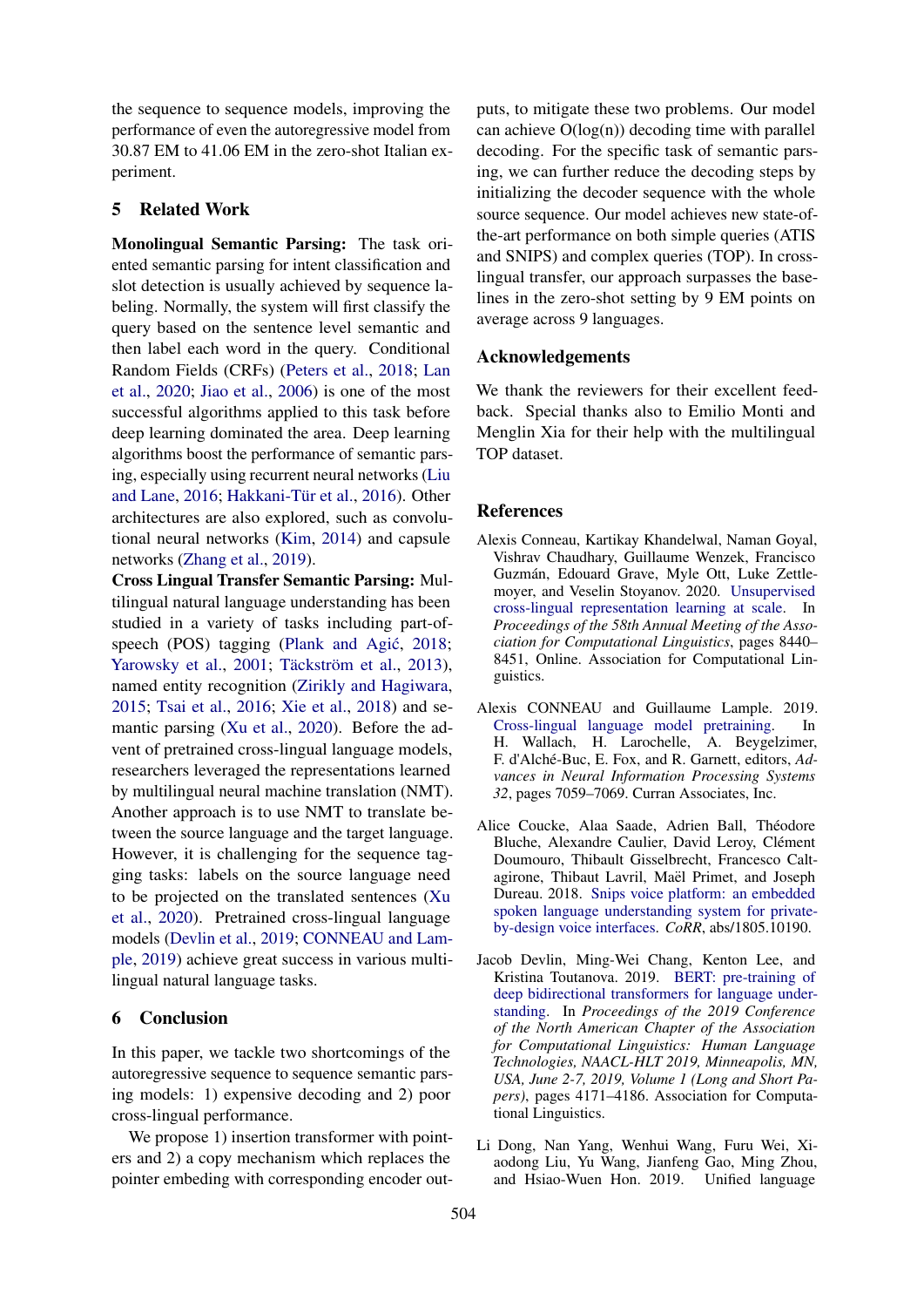model pre-training for natural language understanding and generation. In *Advances in Neural Information Processing Systems*, pages 13042–13054.

- <span id="page-9-4"></span>Long Duong, Hadi Afshar, Dominique Estival, Glen Pink, Philip R Cohen, and Mark Johnson. 2017. Multilingual semantic parsing and code-switching. In *Proceedings of the 21st Conference on Computational Natural Language Learning (CoNLL 2017)*, pages 379–389.
- <span id="page-9-2"></span>Arash Einolghozati, Panupong Pasupat, Sonal Gupta, Rushin Shah, Mrinal Mohit, Mike Lewis, and Luke Zettlemoyer. 2019. [Improving semantic parsing for](http://arxiv.org/abs/1902.06000) [task oriented dialog.](http://arxiv.org/abs/1902.06000) *CoRR*, abs/1902.06000.
- <span id="page-9-15"></span>Chih-Wen Goo, Guang Gao, Yun-Kai Hsu, Chih-Li Huo, Tsung-Chieh Chen, Keng-Wei Hsu, and Yun-Nung Chen. 2018. Slot-gated modeling for joint slot filling and intent prediction. In *Proceedings of the 2018 Conference of the North American Chapter of the Association for Computational Linguistics: Human Language Technologies, Volume 2 (Short Papers)*, pages 753–757.
- <span id="page-9-6"></span>Jiatao Gu, James Bradbury, Caiming Xiong, Victor O.K. Li, and Richard Socher. 2018. [Non](https://openreview.net/forum?id=B1l8BtlCb)[autoregressive neural machine translation.](https://openreview.net/forum?id=B1l8BtlCb) In *International Conference on Learning Representations*.
- <span id="page-9-7"></span>Jiatao Gu, Changhan Wang, and Junbo Zhao. 2019. Levenshtein transformer. In *Advances in Neural Information Processing Systems*, pages 11181–11191.
- <span id="page-9-1"></span>Sonal Gupta, Rushin Shah, Mrinal Mohit, Anuj Kumar, and Mike Lewis. 2018. Semantic parsing for task oriented dialog using hierarchical representations. In *Proceedings of the 2018 Conference on Empirical Methods in Natural Language Processing*, pages 2787–2792.
- <span id="page-9-13"></span>D. Hakkani-Tür, G. Tür, A. Çelikyilmaz, Yun-Nung Chen, Jianfeng Gao, L. Deng, and Ye-Yi Wang. 2016. Multi-domain joint semantic frame parsing using bi-directional rnn-lstm. In *INTERSPEECH*.
- <span id="page-9-5"></span>Sepp Hochreiter and Jürgen Schmidhuber. 1997. Long short-term memory. *Neural computation*, 9(8):1735–1780.
- <span id="page-9-17"></span>Feng Jiao, Shaojun Wang, Chi-Hoon Lee, Russell Greiner, and Dale Schuurmans. 2006. [Semi](https://doi.org/10.3115/1220175.1220202)[supervised conditional random fields for improved](https://doi.org/10.3115/1220175.1220202) [sequence segmentation and labeling.](https://doi.org/10.3115/1220175.1220202) In *Proceedings of the 21st International Conference on Computational Linguistics and 44th Annual Meeting of the Association for Computational Linguistics*, pages 209–216, Sydney, Australia. Association for Computational Linguistics.
- <span id="page-9-18"></span>Yoon Kim. 2014. [Convolutional neural networks](https://doi.org/10.3115/v1/D14-1181) [for sentence classification.](https://doi.org/10.3115/v1/D14-1181) In *Proceedings of the 2014 Conference on Empirical Methods in Natural Language Processing (EMNLP)*, pages 1746–1751, Doha, Qatar. Association for Computational Linguistics.
- <span id="page-9-16"></span>Diederik P. Kingma and Jimmy Ba. 2015. [Adam: A](http://arxiv.org/abs/1412.6980) [method for stochastic optimization.](http://arxiv.org/abs/1412.6980) In *3rd International Conference on Learning Representations, ICLR 2015, San Diego, CA, USA, May 7-9, 2015, Conference Track Proceedings*.
- <span id="page-9-10"></span>Zhenzhong Lan, Mingda Chen, Sebastian Goodman, Kevin Gimpel, Piyush Sharma, and Radu Soricut. 2020. [ALBERT: a lite BERT for self-supervised](https://openreview.net/forum?id=H1eA7AEtvS) [learning of language representations.](https://openreview.net/forum?id=H1eA7AEtvS) In *International Conference on Learning Representations*.
- <span id="page-9-14"></span>Bing Liu and Ian Lane. 2016. [Attention-based recur](https://doi.org/10.21437/Interspeech.2016-1352)[rent neural network models for joint intent detection](https://doi.org/10.21437/Interspeech.2016-1352) [and slot filling.](https://doi.org/10.21437/Interspeech.2016-1352) In *Interspeech 2016, 17th Annual Conference of the International Speech Communication Association, San Francisco, CA, USA, September 8-12, 2016*, pages 685–689. ISCA.
- <span id="page-9-9"></span>Yinhan Liu, Myle Ott, Naman Goyal, Jingfei Du, Mandar Joshi, Danqi Chen, Omer Levy, Mike Lewis, Luke Zettlemoyer, and Veselin Stoyanov. 2019. [RoBERTa: A robustly optimized BERT pretraining](http://arxiv.org/abs/1907.11692) [approach.](http://arxiv.org/abs/1907.11692) *CoRR*, abs/1907.11692.
- <span id="page-9-0"></span>Grégoire Mesnil, Xiaodong He, Li Deng, and Yoshua Bengio. 2013. Investigation of recurrent-neuralnetwork architectures and learning methods for spoken language understanding. In *Interspeech*, pages 3771–3775.
- <span id="page-9-12"></span>Mohammad Norouzi, Samy Bengio, Navdeep Jaitly, Mike Schuster, Yonghui Wu, Dale Schuurmans, et al. 2016. Reward augmented maximum likelihood for neural structured prediction. In *Advances In Neural Information Processing Systems*, pages 1723–1731.
- <span id="page-9-11"></span>Matthew Peters, Mark Neumann, Mohit Iyyer, Matt Gardner, Christopher Clark, Kenton Lee, and Luke Zettlemoyer. 2018. [Deep contextualized word rep](https://doi.org/10.18653/v1/N18-1202)[resentations.](https://doi.org/10.18653/v1/N18-1202) In *Proceedings of the 2018 Conference of the North American Chapter of the Association for Computational Linguistics: Human Language Technologies, Volume 1 (Long Papers)*, pages 2227–2237, New Orleans, Louisiana. Association for Computational Linguistics.
- <span id="page-9-19"></span>Barbara Plank and Željko Agić. 2018. [Distant super](https://doi.org/10.18653/v1/D18-1061)[vision from disparate sources for low-resource part](https://doi.org/10.18653/v1/D18-1061)[of-speech tagging.](https://doi.org/10.18653/v1/D18-1061) In *Proceedings of the 2018 Conference on Empirical Methods in Natural Language Processing*, pages 614–620, Brussels, Belgium. Association for Computational Linguistics.
- <span id="page-9-8"></span>Patti Price. 1990. Evaluation of spoken language systems: The ATIS domain. In *Speech and Natural Language: Proceedings of a Workshop Held at Hidden Valley, Pennsylvania, June 24-27, 1990*.
- <span id="page-9-3"></span>Subendhu Rongali, Luca Soldaini, Emilio Monti, and Wael Hamza. 2020. Don't parse, generate! a sequence to sequence architecture for task-oriented semantic parsing. In *Proceedings of The Web Conference 2020*, pages 2962–2968.